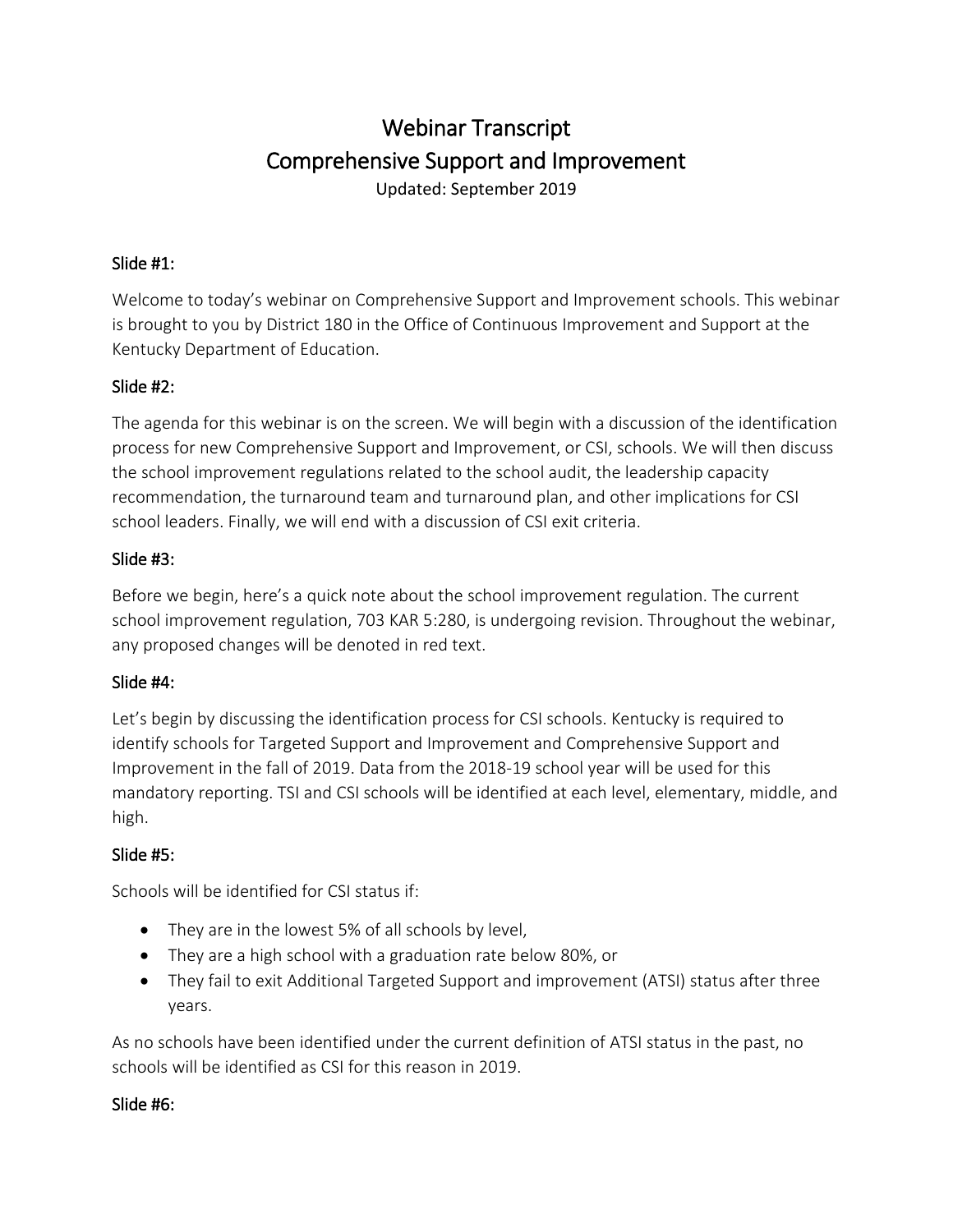Once a school is identified for CSI status, the school and district will undergo an audit called a Diagnostic Review. Districts may choose to have their audit conducted by KDE or they may complete a request for proposals and select an outside agency to conduct their audits. If a district chooses a non-KDE audit team, the team must be approved by the Department and may not include any district employees. The draft regulation stipulates that districts have 30 days from identification to inform KDE who will be conducting their audit.

# Slide #7:

Once an audit team is agreed upon, the school must schedule their audit with 45 days of identification. This means that the audit must be on the calendar within 45 days and KDE must be notified of the date of the audit. Audits must include a comprehensive review of the school's current functioning. Audit teams should review the following pieces of information:

- Review of relevant data,
- Review of CSIP/CDIP,
- Stakeholder interviews,
- Direct observation,
- Working condition surveys,
- School council meeting minutes and agendas,
- Any other information deemed necessary by the Commissioner of Education.

# Slide #8:

The audit report will include a review of the school's current level of functioning and a recommendation to the Commissioner regarding the school and district leadership's capacity to lead the turnaround process. The leadership capacity recommendation for school principals will be based on the criteria on the screen. The district capacity recommendation mirrors this language exactly.

# Slide #9:

Schools identified for CSI status must appoint a turnaround team to lead their turnaround efforts. The district again has the option to utilize services provided by KDE or to select their own team. A district can choose to conduct a request for proposals for a private entity or build their own team using local staff and community partners.

# Slide #10:

Once the district selects their team, the proposed regulation stipulates that the district must notify the Department of their decision by submitting the "Notification of Non-Department Turnaround Team" form within fifteen days of receiving their audit findings. Non-KDE teams must be approved by KDE and the department will process notifications within fifteen days of the receipt of the notification form.